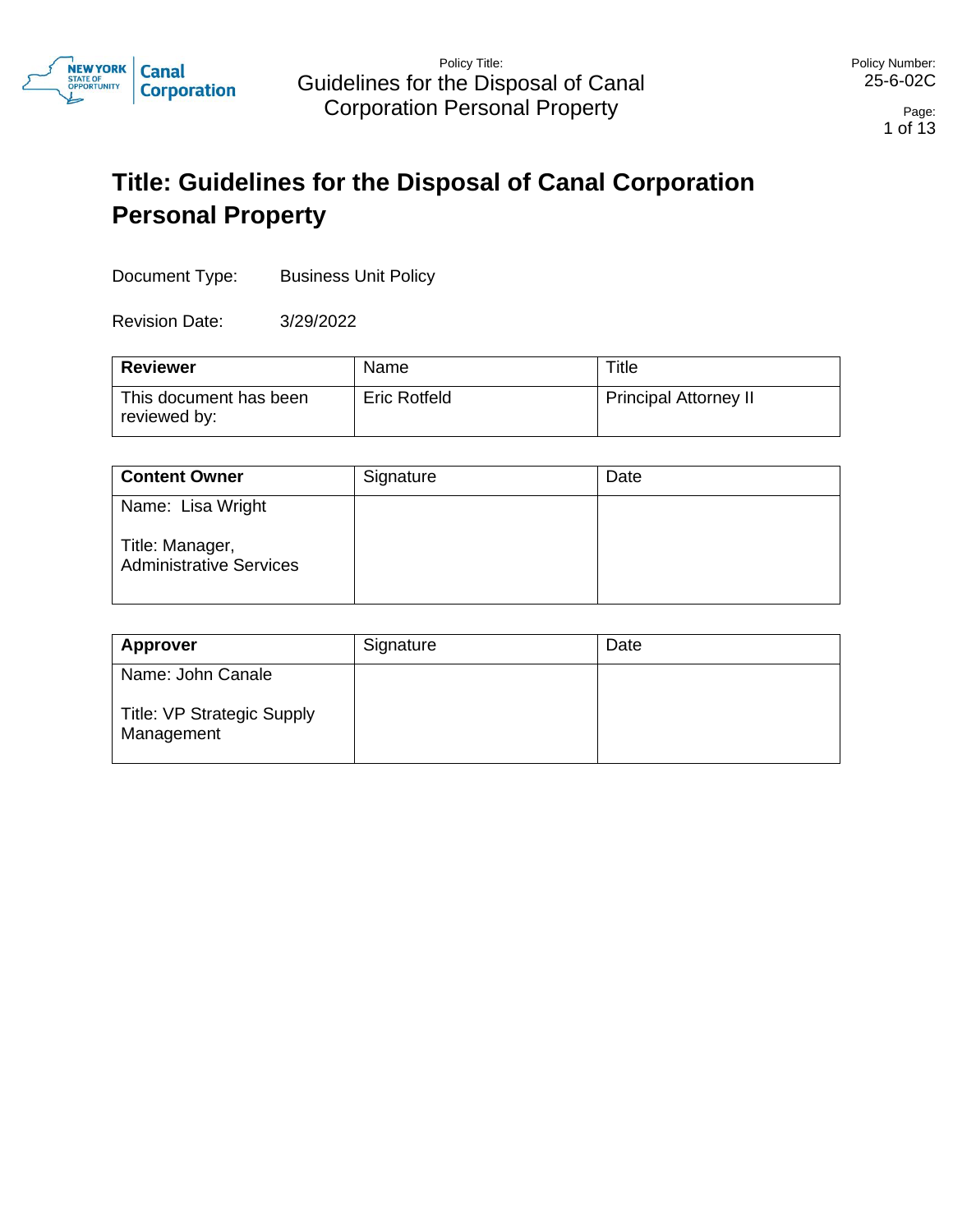

Page: 2 of 13

# Guidelines for the Disposal of Canal Corporation Personal Property

Note: Revision # should be listed in descending order starting with most recent version at the top

| <b>Revision</b><br>Date | <b>Revision</b><br># | Description/Modification                                                                                                                 | <b>Revision</b><br>Section<br>(s) | Author                                                        |
|-------------------------|----------------------|------------------------------------------------------------------------------------------------------------------------------------------|-----------------------------------|---------------------------------------------------------------|
| 3/29/2022               | $\overline{4}$       | Annual review and approval pursuant<br>to PAL 2896                                                                                       | N/A                               | Kevin King<br><b>Director</b><br>Transactional<br>Procurement |
| 3/30/2021               | 3                    | Annual review and approval pursuant<br>to PAL 2896                                                                                       | N/A                               | Kevin King<br><b>Director</b><br>Transactional<br>Procurement |
| 3/31/2020               | $\overline{2}$       | Update of certain organizational titles<br>and the correction of certain<br>inconsistencies, grammatical and<br>otherwise                | 4.1 $F-G$ ,<br>$4.72 - 3$         | Kevin King<br><b>Director</b><br>Transactional<br>Procurement |
| 12/1/2018               | 1                    | Added Definition of Discarded<br>Property; Added Personal Property<br>Discarded by the Corporation;<br><b>Revised Violations Section</b> | 3<br>4.6<br>5                     | Kevin King<br><b>Director</b><br>Transactional<br>Procurement |
| 11/15/2018              | $\overline{0}$       | Original Issue                                                                                                                           | N/A                               | Kevin King<br><b>Director</b><br>Transactional<br>Procurement |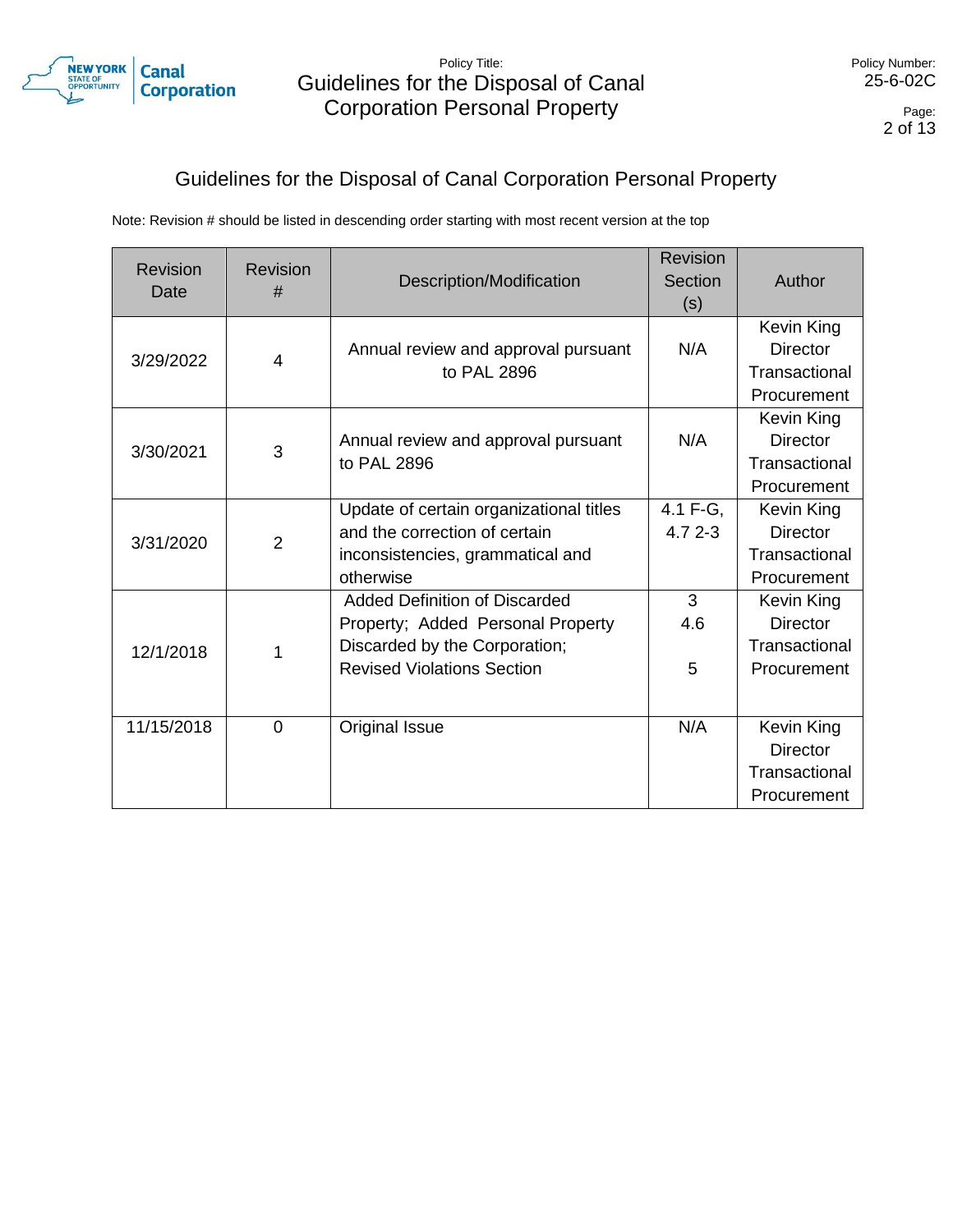

Policy Number: 25-6-02C

> Page: 3 of 13

#### **1 PURPOSE AND SCOPE**

This Policy for the disposal of Canal Corporation ("Corporation") Personal Property, ("Policy") which complies with Title 5-A, Article 9 of the Public Authorities Law, establishes the Corporation's Policy and instructions regarding the use, award, monitoring and reporting of the disposal of personal property. In addition, the Policy designates a Contracting Officer who is responsible for the Corporation's compliance with, and enforcement of, the Policy.

Powers and duties relating to the New York State Canal System, which were transferred to and merged with the New York Power Authority pursuant to Canal Law Article 1-A, may be exercised by the Authority directly or through the Corporation.

#### **2 APPLICABILITY**

This Policy applies to all New York State Canal Corporation employees, Initialisms (Acronyms) and Definitions

# **3 INITIALISMS (ACRONYMS) AND DEFINITIONS**

**Abandoned Motor Vehicles –** a type of tangible Personal Property with special statutory and regulatory requirements for disposal and processing (see Section 5.2.A.).

**Abandoned, Lost or Found Personal Property –** Property that remains unclaimed after notification to an owner, if known, and/or after being held for the required holding periods as prescribed by law. This includes all lost or mislaid property found on Corporation property/premises, as well as property which is knowingly abandoned.

**Authority –** Power Authority of the State of New York

**Contracting Officer –** The Authority's Vice President - Strategic Supply Management or his/ her designee

**Corporation –** The Canal Corporation

**Discarded Property –** Personal Property of the Corporation, or other personal property that has come into the Corporation's possession, that the Corporation has discarded, or designated to be discarded, as scrap or junk.

**Disposals –**The sale of Personal Property, the transfer of title or any beneficial interest in Personal Property in accordance with this Policy such as leases, and the exchange of Personal Property. Disposals do not include permits, licenses or temporary use documents that are otherwise revocable due to operational requirements or in the best interests of the Corporation.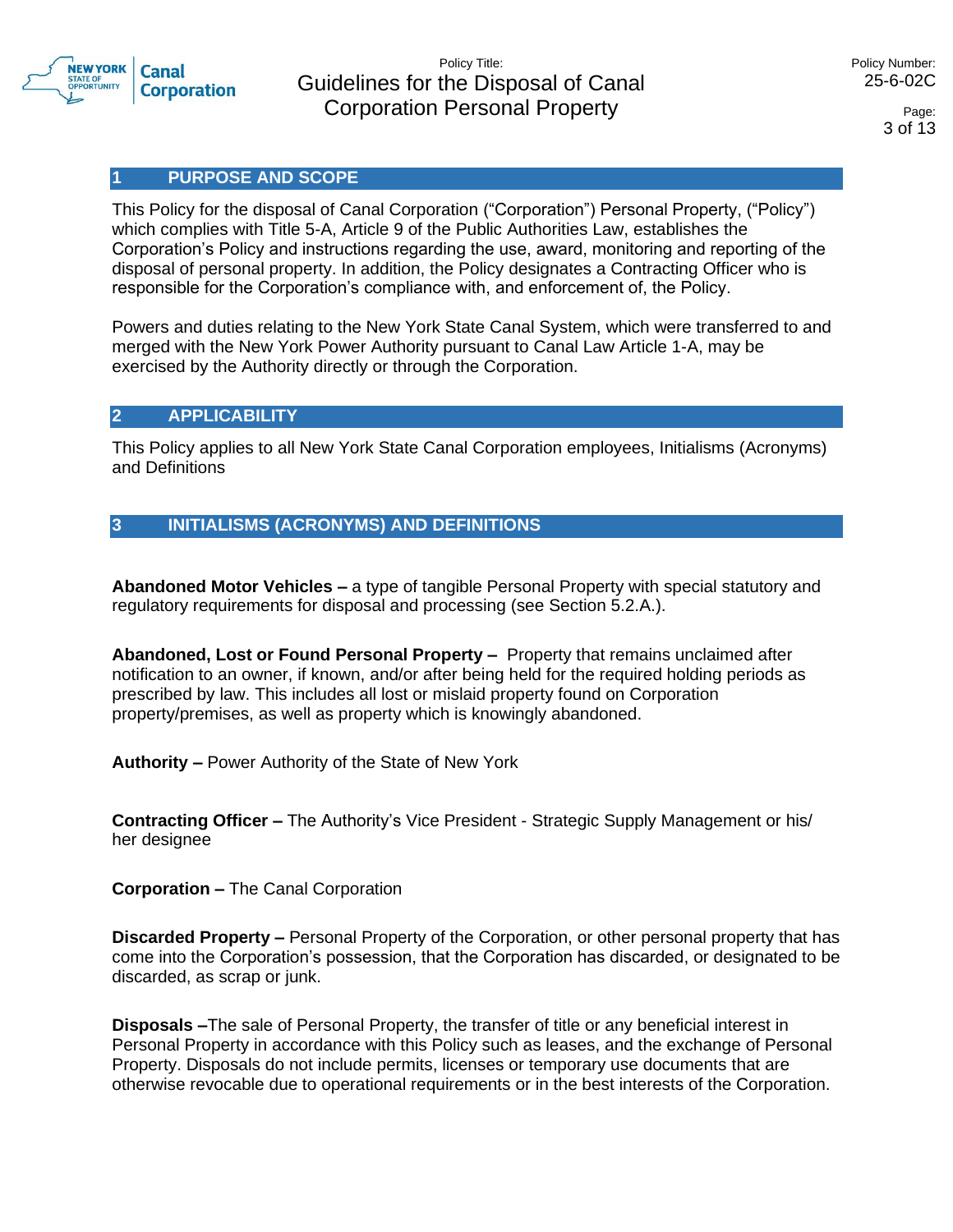

Page: 4 of 13

Consistent with prior Board action, permits do not convey or transfer a beneficial interest in the Personal Property.

**Fair Market Value –** The estimated dollar amount that a willing buyer would pay to a willing seller for the Property in an arms-length transaction in the appropriate marketplace and under similar circumstances. Fair market value may be determined by consulting industry-recognized sources, contacting original suppliers, depreciation analysis, appraisals, fair market valuations by public auction or other methods of valuation generally accepted in the industry in which such Property is utilized, as may be approved by the Contracting Officer or authorized designee.

**PAL –** Public Authorities Law

**Personal Property –** Property, other than Real Property, owned by the Corporation, regardless of value, and any other interest in such property, to the extent that such interest may be conveyed to another person for any purpose, excluding an interest securing a loan or other financial obligation of another party. Property may include, but is not limited to, materials (Corporation warehouse controlled inventory and Corporation direct turnover materials), tools, equipment or vehicles.

**Real Property –** Real property, including land, tenements and inherited property owned by the Corporation, and any other interest in such real property, to the extent that such interest may be conveyed to another person or entity for any purpose, excluding an interest securing a loan or other financial obligation of another party.

**Relative –** is any person living in the same household as the Authority employee or any person who is a direct descendant of the Authority employee's grandparents or the spouse of such descendant, as referred to in Subsection 9.E.1 of these Guidelines. The term Relative may include, but is not limited to, the relationship of spouse, child, parent, sister, brother, grandparent, grandchild, aunt, uncle, cousin, niece, nephew, stepchild, stepparent, stepsister, stepbrother, mother-in-law, father-in-law, sister-in-law, brother-in-law, daughter-in-law or son-inlaw.

**Transactions –** For purposes of this Policy, transactions shall include, but not be limited to, disposals and the issuance of permits, licenses and other temporary use documents for the use of Personal Property.

# **4 POLICY IMPLEMENTATION**

## **4.1 General Principles**

The Corporation shall maintain adequate inventory controls and accountability systems for all Personal Property under its control.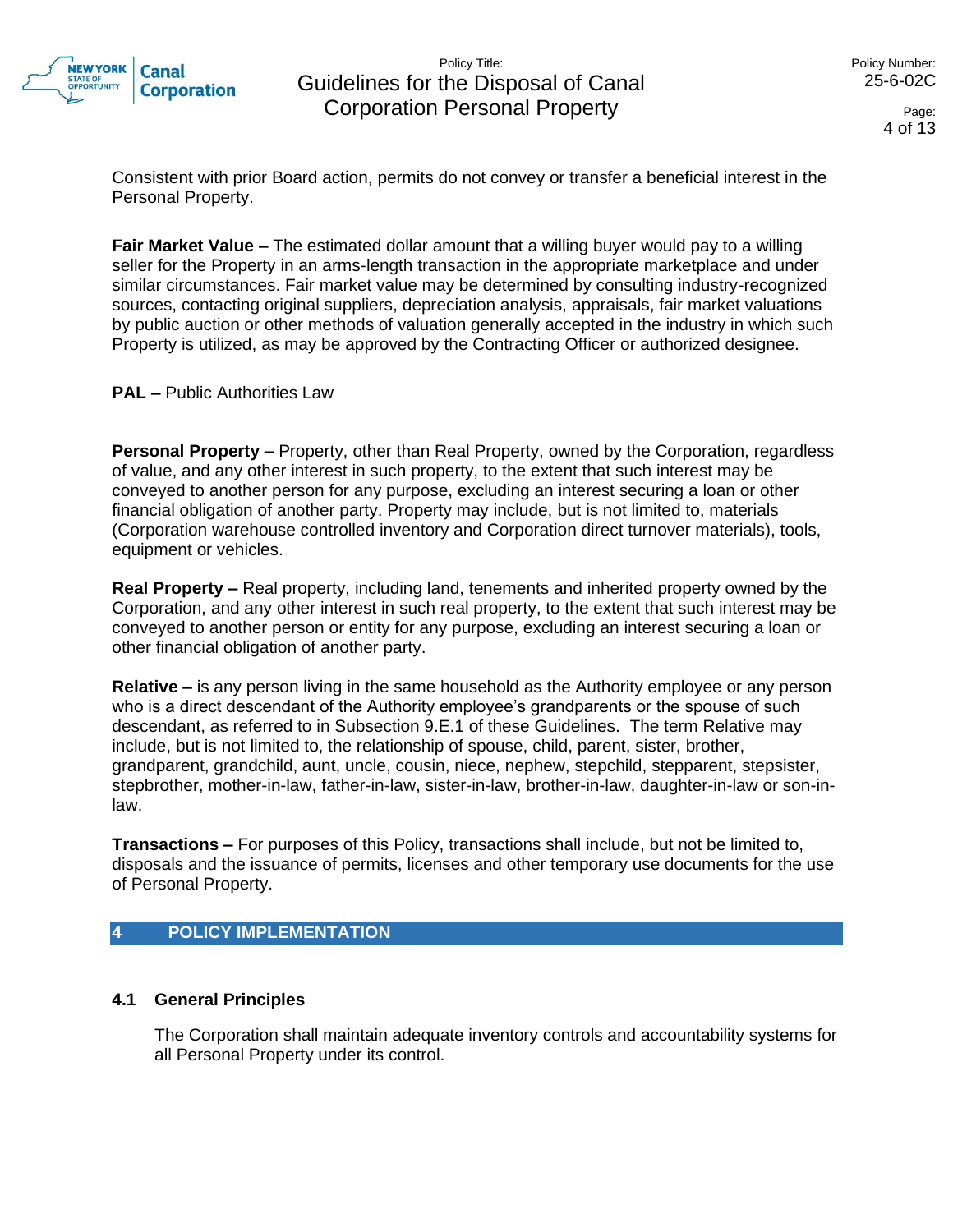

Policy Number: 25-6-02C

> Page: 5 of 13

- A. Personal Property that is 1) encroaching on real property under the jurisdiction of the Corporation; or 2) located on real property under the jurisdiction of the Corporation that is: (a) not authorized by the applicable permit, license or lease; or (b) left behind following the expiration, revocation or termination of a permit, license or lease; shall be handled in accordance with this Policy, the terms and conditions of the lease, license or permit regarding the removal of such property, and/or the Canal Law, if applicable.
- B. The Corporation may dispose of any Personal Property not necessary for its corporate purposes in whatever timeframe that either the Contracting Officer or the Corporation Board deems appropriate.
- C. The Corporation may authorize the use of Corporation Personal Property by an entity for any period or term using a temporary, revocable permit, license or other document that does not transfer a beneficial interest in the Personal Property. Such temporary, revocable use is not considered a Disposal for purposes of this Policy.
- D. Personal Property shall not be disposed of by the Corporation for less than fair market value, except in limited circumstances as set forth in Paragraph E, sections 1, 2 and 3 of this Section. Fair Market Value may be determined through the use of appraisals, requests for proposals, the bid or auction process, or other means.
- E. No asset owned, leased or otherwise in the control of the Corporation with a value in excess of \$5,000 may be sold, leased, or otherwise alienated for less than its fair market value except if:
	- 1. the transferee is a government or other public entity, and the terms and conditions of the transfer require that the ownership and use of the asset will remain with the government or any other public entity;
	- 2. the purpose of the transfer is within the purpose, mission or governing statute of the Corporation; or
	- 3. in the event the Corporation seeks to transfer an asset for less than its fair market value to other than a governmental entity, which disposal would not be consistent with the Corporation's mission, purpose or governing statutes, the Corporation shall provide written notification thereof to the governor, the speaker of the assembly, and the temporary president of the senate, and such proposed transfer shall be subject to denial by the governor, the senate, or the assembly. Denial by the governor shall take the form of a signed certification by the governor. Denial by either house of the legislature shall take the form of a resolution by such house. The governor and each house of the legislature shall take any such action within sixty days of receiving notification of such proposed transfer during the months of January through June, provided that if the legislature receives notification of a proposed transfer during the months of July through December, the legislature may take any such action within sixty days of January first of the following year. If no such resolution or certification is performed within sixty days of such notification of the proposed transfer to the governor, senate, and assembly, the Corporation may effectuate such transfer.
- F. In the event there is a below fair market value asset transfer for property with a value over five thousand dollars (\$5,000) proposed, the following information must be provided by the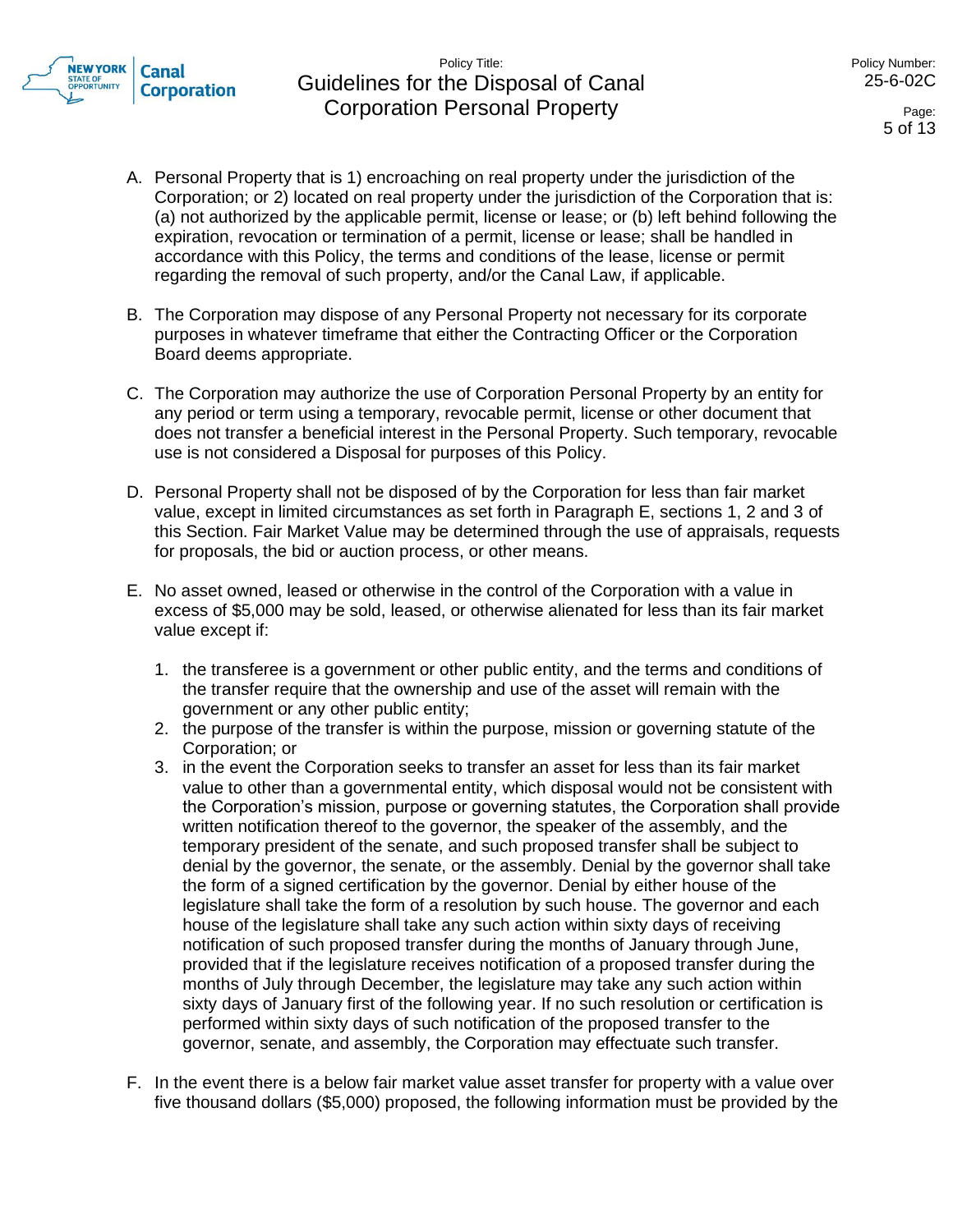

Page: 6 of 13

Manager, Administrative Services as a trustee item for the Corporation Board at the next scheduled Trustee meeting and the public:

- 1. a full description of the asset;
- 2. an appraisal of the fair market value of the asset and any other information establishing the fair market value sought by the Corporation Board;
- 3. a description of the purpose of the transfer, and a reasonable statement of the kind and amount of the benefit to the public resulting from the transfer, including but not limited to the kind, number, location, wages or salaries of jobs created or preserved as required by the transfer, the benefits, if any, to the communities in which the asset is situated as are required by the transfer;
- 4. a statement of the value to be received compared to the fair market value;
- 5. the names of any private parties participating in the transfer, and if different than the statement required by Subparagraph (4) of this Paragraph, a statement of the value to the private party; and
- 6. the names of any other private parties who have made an offer for such asset, the value offered, and the purpose for which the asset was sought to be used.
- G. Before approving the disposal of property with a value over five thousand dollars (\$5,000) for less than fair market value, the Corporation Board shall consider the information described in Paragraph F of this Section and make a written determination that there is no reasonable alternative to the proposed below market transfer that would achieve the same purpose of such transfer.
- H. The Corporation must use a competitive process as required by the PAL and any related statutes, including public advertising for Disposals exceeding \$15,000 in value, except in limited circumstances. In order to dispose of Personal Property by negotiation or public auction without public advertising, but subject to obtaining competition as is feasible under the circumstances, one of the following must be met:
	- 1. the Personal Property involved has qualities separate from the utilitarian purpose of such property, such as artistic quality, antiquity, historical significance, rarity, or other quality of similar effect, that would tend to increase its value, or if the Personal Property is to be sold in such quantity that, if it were disposed of by public advertising, would adversely affect the state or local market for such property, and the estimated fair market value of such property and other satisfactory terms of disposal can be obtained by negotiation;
	- 2. the fair market value of the property does not exceed \$15,000;
	- 3. bid prices after advertising are not reasonable, either as to all or some part of the Personal Property, or have not been independently arrived at in open competition;
	- 4. the Disposal will be to the State or any political subdivision, and the estimated fair market value of the Personal Property and other satisfactory terms of disposal are obtained by negotiation;
	- 5. under those circumstances permitted by Section 5.1 (Paragraphs E, F, and G) of this Policy; or
	- 6. the action is otherwise authorized by law.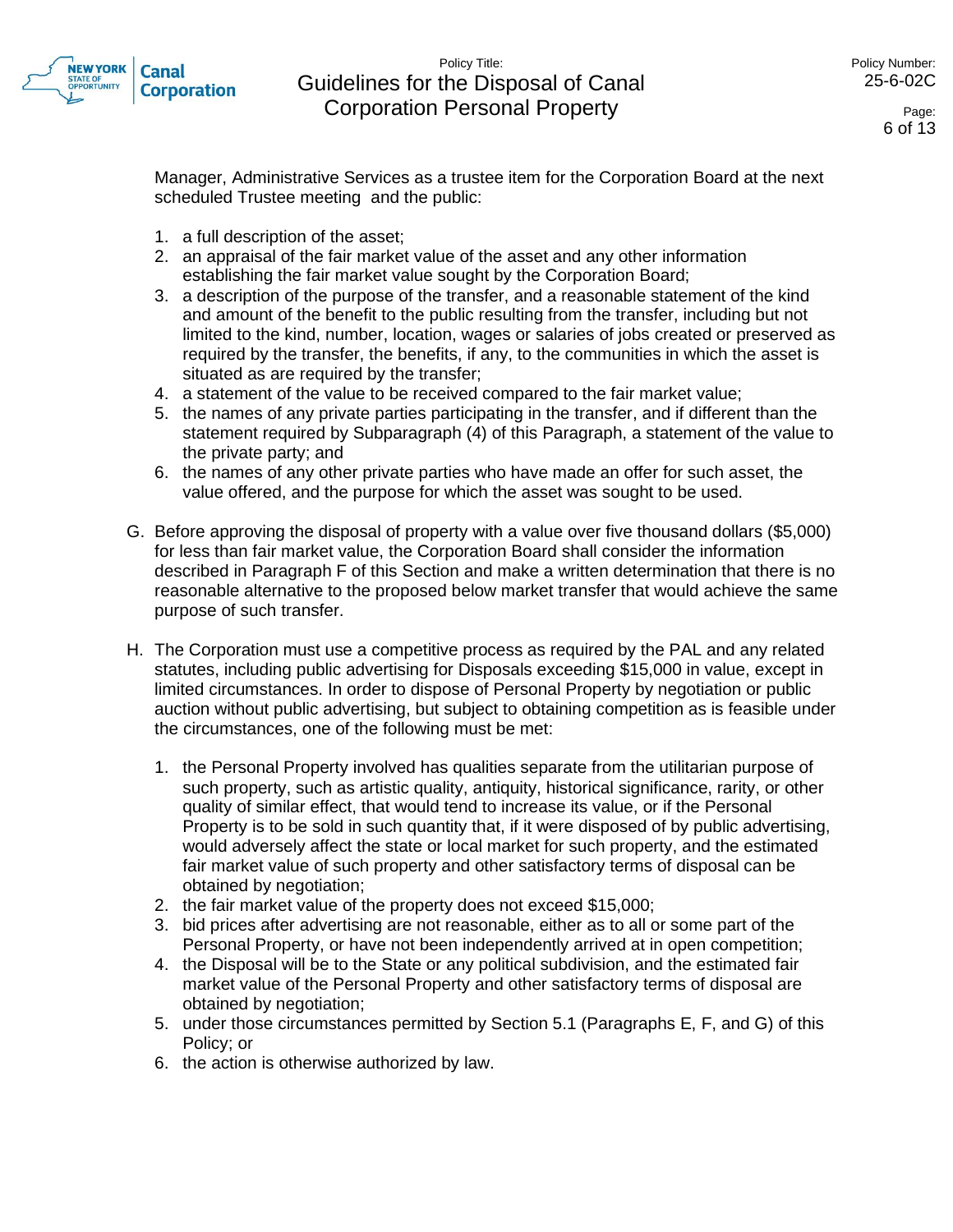

- Page: 7 of 13
- I. For Personal Property valued at over \$15,000 disposed of by negotiation, an explanatory statement is required. Not less than 90 days in advance of the Disposal, an explanatory statement shall be prepared and distributed by the Contracting Officer in accordance with PAL § 2897, detailing the circumstances of the Disposal including, but not limited to, the proposed price.
- J. The Corporation shall create a clear and comprehensive record for each Transaction that documents its compliance with this Policy. Such record shall be maintained in a manner and for a period consistent with the applicable document retention policy.

#### **4.2 General Practices**

- A. Abandoned Motor Vehicles The handling and disposal of Abandoned Motor Vehicles is statutorily covered under Vehicle and Traffic Law and not under this Policy.
- B. Abandoned, Lost or Found Personal Property

Abandoned, Lost or Found Personal Property with a value over the statutory limits must, within ten days after the finding or acquisition by Corporation employees or the Corporation's related agents (for example, contractor), be turned over to the New York State Police for processing and forwarding to the Bureau of Office and Building Maintenance Services ("Office Services") at headquarters in Albany. Office Services will return the property to the owner, if known; if the owner of the property is not immediately known, then the property must be held until the statutory holding period has run. At that time, if the property has not been claimed by the true owner or someone with verifiable ownership rights, then Office Services shall return the property to the known independent finder. If the original finder was a Corporation employee or one of its related agents as defined above, ownership then vests in the Corporation and may be treated as other Corporation owned property.

- C. Special Abandoned Personal Property
	- 1. Personal Property purposely left behind on Corporation property after termination of a previously issued permit, license or lease shall be handled, removed or disposed of under the terms of the permit, license or lease, or if required, pursuant to the applicable provisions of the Canal Law governing encroachments.
	- 2. Abandoned Personal Property originally issued by the Corporation such as unclaimed wages or benefits, or unclaimed consumer balances shall be held for the required holding times as prescribed by the Personal Property Law and Abandoned Property Law, at which time the property vests in the Corporation.
	- 3. Other Personal Property such as unclaimed bonds, dividends, interest, securities, etc. owed to security holders shall be held for the required statutory periods by the Corporation's properly delegated trustees or other fiduciaries.
- D. Surplus Personal Property

The Manager, Administrative Services or his or her designee will provide the Executive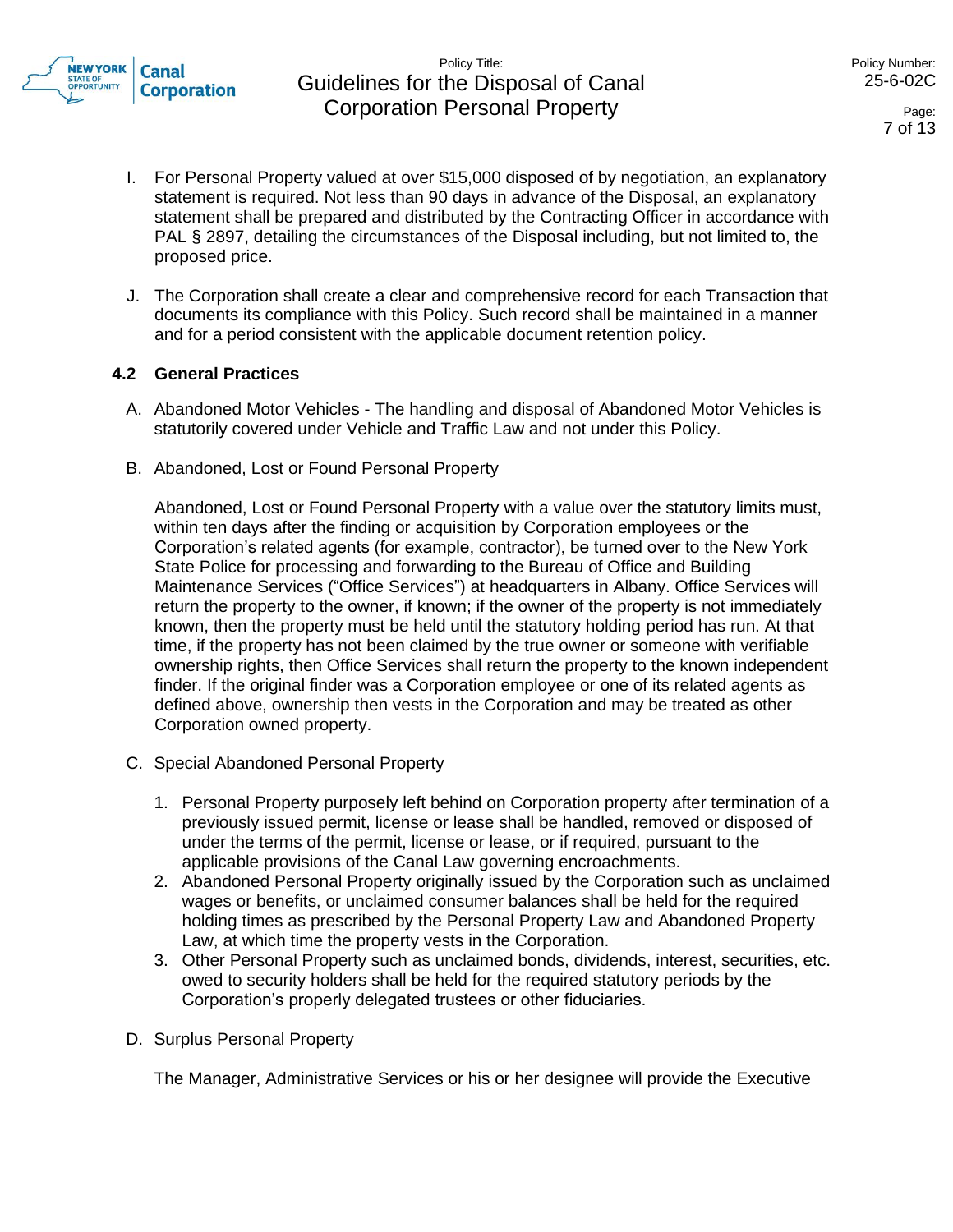

Page: 8 of 13

Deputy Director or his or her designee with information on all items of Personal Property declared surplus.

# **4.3 Disposal Process**

 The Manager, Administrative Services or his or her designee will prepare a list of all Personal Property to be disposed of and prepare an internal estimate of the value of such property.

- A. The method of disposal shall be based on the following Personal Property values:
	- 1. Personal Property valued at less than \$1,000 may be sold or donated, or when having an estimated resale value less than the cost of handling and sale may be disposed of as scrap or junk. The provisions of Section 5.6 will apply to such property.
	- 2. Solicitation via telephone, email, and/or direct mailings may be used where the estimated Fair Market Value of the Property to be disposed of does not exceed \$15,000. All bids must be submitted in writing on the Corporation generated forms or an appropriate substitute and in the manner prescribed by this Policy and by the date and time included in the solicitation.
	- 3. Personal Property valued in excess of \$5,000 up to and including \$15,000 may be negotiated or made by public auction without publicly advertising for bids when approved by the Contracting Officer or, where required, by the Board, such as in Section 5.1 (Paragraphs E and F).
	- 4. Personal Property valued in excess of \$15,000 shall be offered for sale by a formal competitive process that includes public advertising for bids unless one of the exceptions listed in Section 5.1.E is met. If such an exception exists, disposal may be by negotiation or public auction without public advertising, when approved by the Contracting Officer or, where required, by the Board, such as in Section 5.1.G.

Note: For Personal Property valued in excess of \$15,000 disposed of by negotiation, an explanatory statement is required as described in Section 5.1.I.

- B. When public advertising is required for disposals, the following steps must be taken pursuant to PAL § 2897:
	- 1. The advertisement shall be made at such time prior to the disposal or contract, through such methods, and on such terms and conditions as shall permit full and free competition consistent with the value and nature of the Personal Property;
	- 2. All bids shall be publicly disclosed at the time and place stated in the advertisement; and
	- 3. The award shall be made with reasonable promptness by notice to the responsible bidder whose bid, in conformance with the solicitation, will be most advantageous to the Corporation, price and other factors considered, provided that any and all bids may be rejected when it is in the public interest to do so.
- C. When property is sold by sealed bid, by public auction or by an electronic auction, sale prices are approved by the Manager, Administrative Services or his or her designee. If such person determines that property should be offered at an established or set price due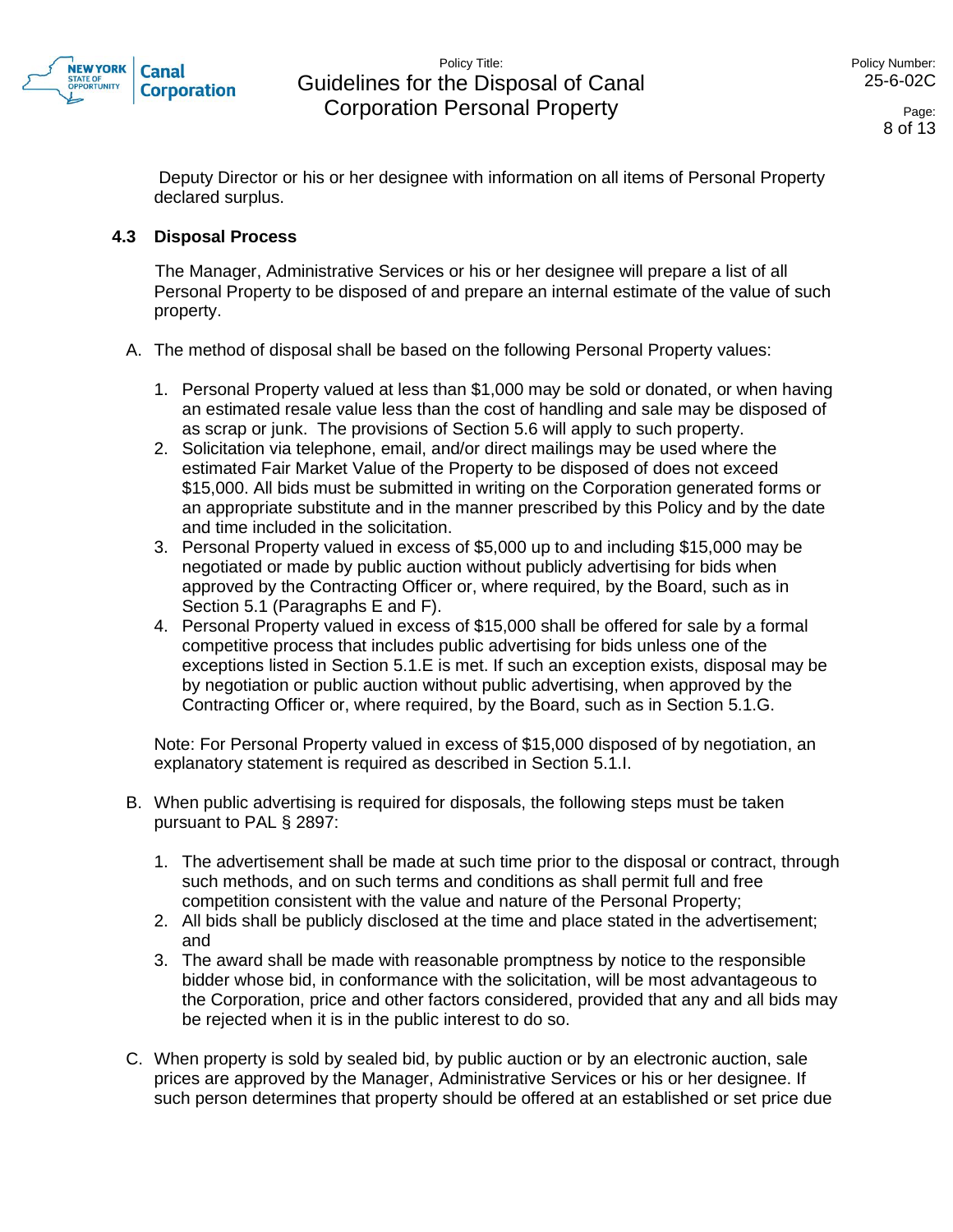

Page: 9 of 13

to its unusual nature, or any other special conditions that would make competitive bidding impractical, Manager, Administrative Services or designee will recommend an acceptable price and a method of sale to the Contracting Officer for approval.

- D. If the Manager, Administrative Services or designee determines that the best interests of the Corporation are served by selling at public auction, the Manager, Administrative Services) or designee shall supervise the auction and may reject any and all bids considered to be unacceptable.
- E. Where permitted by law, Disposals may be performed by the Commissioner of General Services on behalf of the Corporation when the Corporation has entered into an agreement with the Commissioner of General Services pursuant to PAL and/or other applicable statutes.

## **4.4 Reports**

The Corporation will annually develop and distribute reports regarding Personal Property having a Fair Market Value in excess of \$5,000 that was disposed of during the reporting period, including the full description, price (if any) received and the name of the purchaser for all such Personal Property disposed of by the Corporation during such period as required by law. The report shall be delivered to the New York State Comptroller, the Director of the Budget, the Commissioner of General Services, the New York Legislature and the Authorities Budget Office.

## **4.5 Procurement of Surplus Personal Property by Employees**

Corporation employees and relatives of such employees or third parties acting on behalf of such employees shall not have any personal interest in, or engage in, any activity, inclusive of bidding for the purchase of Canal Property that would create or appear to create a conflict with the proper discharge of their public duties and are prohibited from subsequently acquiring in any manner. It is important, even in the absence of any impropriety, that no appearance of impropriety is given. Therefore, pursuant to the Public Officers Law, all Corporation employees, their spouses and any children and stepchildren under age 18, stepparents, parent, sister, brother, grandparent, grandchild, aunt, uncle, cousin, nephew, niece, mother in law, father in law, sister in law, brother in law, daughter in law, son in law are prohibited from procuring Corporation Surplus Personal Property or otherwise securing such property through the use of an agent or other third party.

In addition, Corporation employees, other than the Manager, Administrative Services or designee, shall not disclose to any non-employee any information that they obtain regarding such property due to the nature of their employment. Such disclosure by the Manager, Administrative Services or designee shall only be made in the course of the proper discharge of their official duties.

## **4.6 Personal Property Discarded by the Corporation**

Corporation employees shall not, without written permission of the Executive Deputy Director: (1) retrieve or otherwise take possession of Discarded Property for their own use or for the use of other persons, even for purposes of donation; (2) give Discarded Property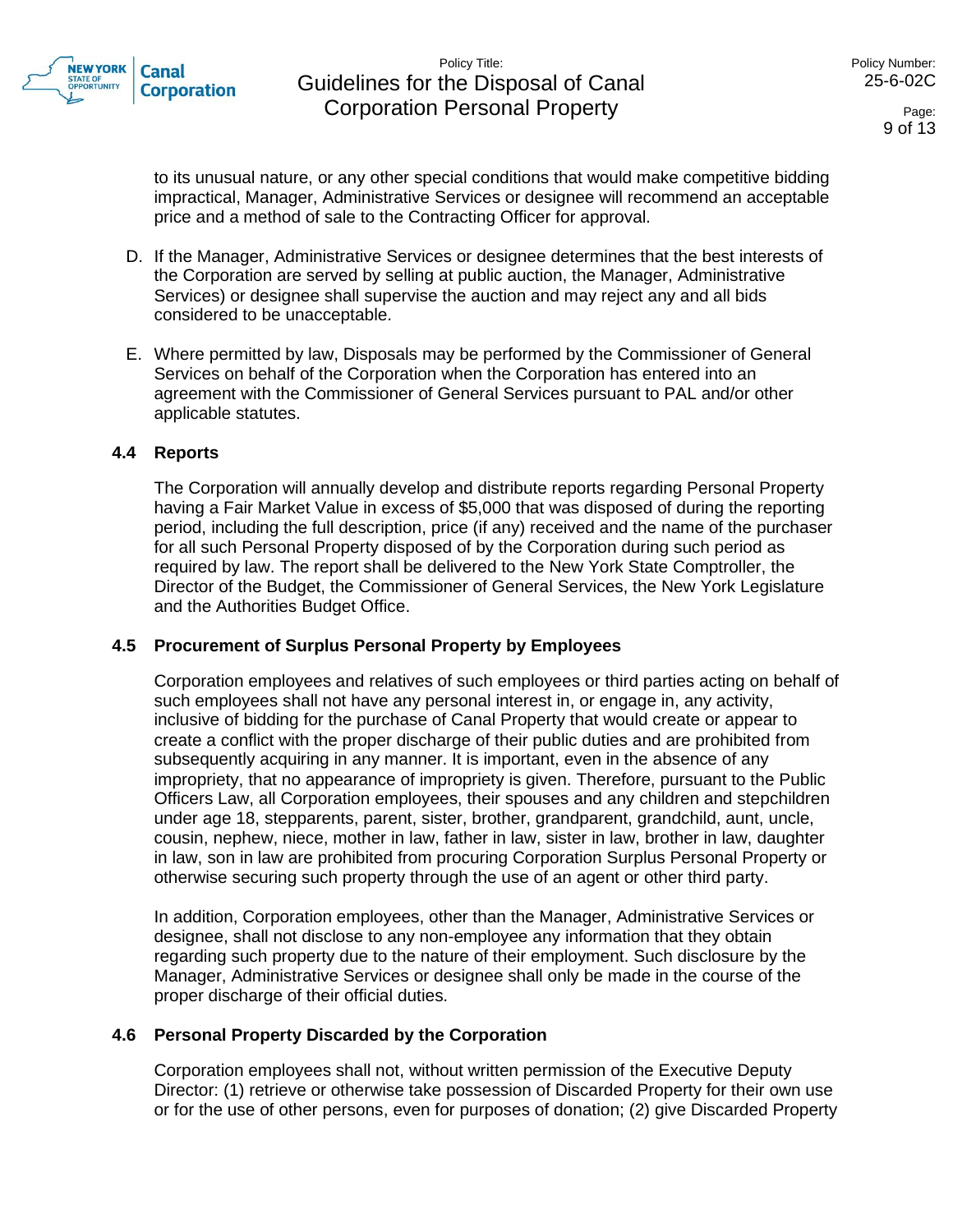

Page: 10 of 13

to other persons; or (3) sell Discarded Property. Any permissions granted pursuant to this section will be retained by the Manager, Administrative Services.

# **4.7 Signing Authority**

- 1. The Board, if the Fair Market Value of the Property is greater than \$500,000 or if the Disposal is for less than Fair Market Value in accordance with Section 5 (paragraphs F and G).
- 2. The Contracting Officer if the Fair Market Value is up to \$500,000.
- 3. The Executive Deputy Director if the Fair Market Value is up to \$100,000.
- 4. The Manager, Administrative Services if the Fair market Value of the Property is \$5,000 or less.
- 5. For Fleet related transactions, the Vice President of the Authority's Enterprise Shared Services or equivalent(s), if the Fair Market Value of the Property is up to \$500,000.
- 6. For Fleet related transactions, the Director of the Authority's Fleet Operation, if the Fair Market Value of the Property is up to \$100,000.
- **4.8** At the request of the Executive Vice President and General Counsel, all Authority Business Units and Department Heads shall support and provide assistance in the coordination and administration of this Policy.

#### **5 VIOLATIONS**

Violations of this Policy and related policies and procedures by employees may result in disciplinary action up to and including termination. In addition, where the conduct engaged in is illegal, violators may be subject to prosecution under applicable federal, state or local laws.

#### **6 REFERENCES**

Abandoned Property Law Canal Law Personal Property Law Public Authorities Law Vehicle and Traffic Law

## **8 POLICY REVIEW AND EXPIRATION**

This document will be reviewed and updated as business needs require. However, a mandatory review will be required on the anniversary date of the approved document.

#### **Revision cycle : Every Year**

**9 ATTACHMENTS**

#### **Attachment 9.1: Sales Agreement**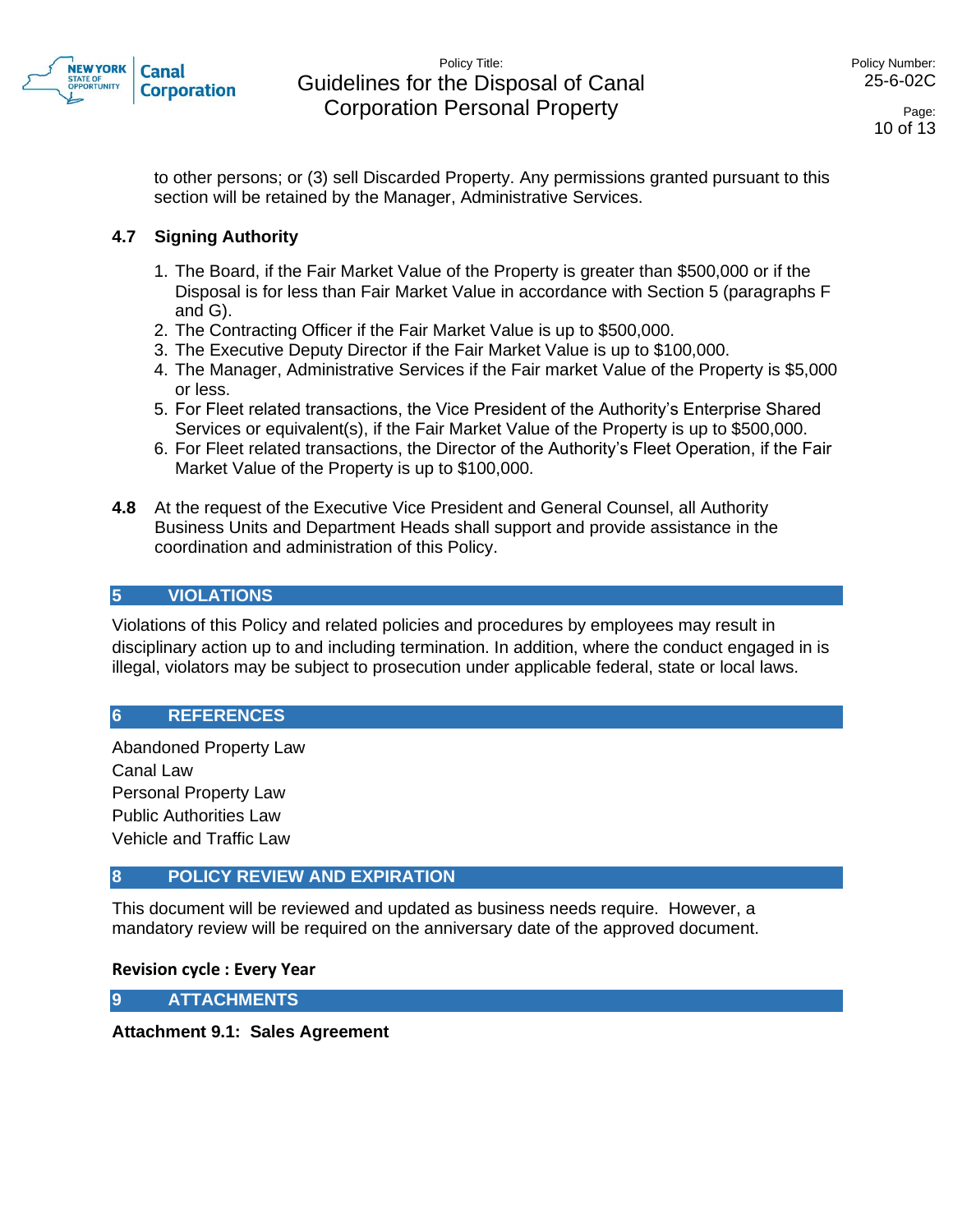

Policy Number: 25-6-02C

> Page: 11 of 13

**ATTACHMENT 9.1**

# **PERSONAL PROPERTY SALES AGREEMENT**

the Buyer, and the New York

State Canal Corp ("Canal Corp"), agree as follows:

1) The personal property identified herein is sold by the Canal Corp and purchased by Buyer "AS IS, WHERE IS" at the price(s) shown, plus any applicable sales tax.

#### 2) **THE CANAL CORP DOES NOT IN ANY WAY WARRANT THE FITNESS OF THE PERSONAL PROPERTY FOR ANY PARTICULAR USE OR ITS MERCHANTABILITY AND DISCLAIMS ANY OTHER REPRESENTATIONS OR WARRANTIES, EXPRESS OR IMPLIED INCLUDING, BUT NOT LIMITED TO, THE QUALITY, CHARACTER, PERFORMANCE, OR CONDITION OF THE PERSONAL PROPERTY OR ANY OF ITS COMPONENT PARTS, ASSEMBLIES, OR ACCESSORIES.**

3) The Buyer warrants that he/she/it is not a current or former Canal Corp employee, is not related to a Canal Corp employee and did not bid on behalf of a Canal Corp employee. Buyer is aware that Canal Corp employees and their family members are precluded from subsequently receiving, or acquiring, in whole or in part, by any manner including gift, sale, loan or lease, the personal property acquired by the Buyer pursuant to this sale. The term "related to" as used in this paragraph means the relationships of spouse, child, parent, sister, brother, grandparent, grandchild, aunt, uncle, cousin, niece, nephew, stepchild, stepparent, stepsister, stepbrother, mother-in-law, father-in-law, sister-in-law, brother-in-law, daughter-in-law, or son-in-law. The Canal Corp reserves the right to invoke any available legal or equitable remedy in the event of a breach by the Buyer of his or her warranty under this paragraph, including but not limited to, rescinding the sale and recovering the property sold and all costs associated with the sale and the rescission of said sale.

4) The Buyer shall indemnify and hold harmless the State of New York, New York Power Authority and the Canal Corp and all of its officers, agents and employees from any loss, damage, remedial or response cost, liability or expense, on account of damage or contamination to property and injuries, including death, to all persons, including Buyer's employees, or any third parties, arising or in any manner growing out of the sale of any personal property or the performance of any work under this agreement and shall defend at its own expense any suits or other proceedings brought against the State of New York, New York Power Authority and the Canal Corp and its officers, agents and employees, or any of them, on account thereof, and pay all expenses and satisfy all judgments which may be incurred by or rendered against them or any of them in connection therewith.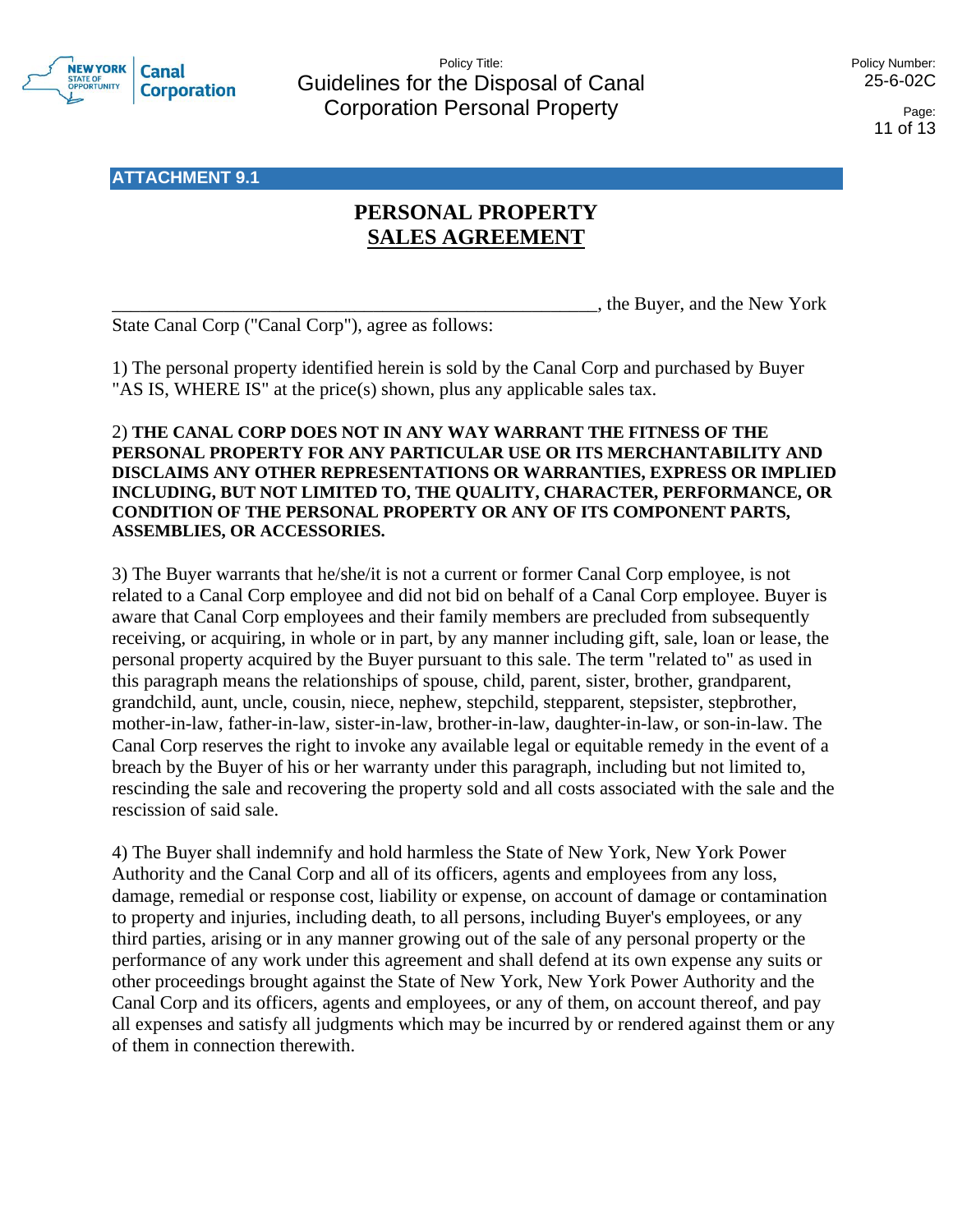

Policy Number: 25-6-02C Page:

12 of 13

5) Except for disposals by public auction, the Buyer shall remove the personal property from the Canal Corp premises by \_\_\_\_\_\_\_\_\_\_\_\_\_\_\_\_\_\_\_\_\_\_\_\_\_\_\_\_ at Buyer's expense. The Buyer shall make payment upon delivery by certified check payable to the New York State Canal Corporation.

Description of Personal Property:

Selling Price: \_\_\_\_\_\_\_\_\_\_\_\_\_\_\_\_\_\_\_\_\_\_\_\_ Executed this day of the control of the control of the control of the control of the control of the control of the control of the control of the control of the control of the control of the control of the control of the co Buyer (Print or Type): Seller: \_\_\_\_\_\_\_\_\_\_\_\_\_\_\_\_\_\_\_\_\_\_\_\_\_\_\_\_\_\_\_\_\_\_\_\_\_ New York State Canal Corporation \_\_\_\_\_\_\_\_\_\_\_\_\_\_\_\_\_\_\_\_\_\_\_\_\_\_\_\_\_\_\_\_\_\_\_\_\_ 30 South Pearl Street Albany, New York, \_\_\_\_\_\_\_\_\_\_\_\_\_\_\_\_\_\_\_\_\_\_\_\_\_\_\_\_\_\_\_\_\_\_\_ \_\_\_\_\_\_\_\_\_\_\_\_\_\_\_\_\_\_\_\_\_\_\_\_\_\_\_\_\_\_\_\_\_ Authorized Signature **Authorized Signature** Authorized Signature \_\_\_\_\_\_\_\_\_\_\_\_\_\_\_\_\_\_\_\_\_\_\_\_\_\_\_\_\_\_\_\_\_\_\_ Full Name (Printed) \_\_\_\_\_\_\_\_\_\_\_\_\_\_\_\_\_\_\_\_\_\_\_\_\_\_\_\_\_\_\_\_\_\_\_ \_\_\_\_\_\_\_\_\_\_\_\_\_\_\_\_\_\_\_\_\_\_\_\_\_\_\_\_\_\_\_\_\_ Title Title

## **PRIVACY LAW NOTIFICATION**

SECTION 94(1)(d) OF THE NEW YORK PUBLIC OFFICERS LAW REQUIRES THIS NOTICE TO BE PROVIDED WHEN COLLECTING PERSONAL INFORMATION FROM POTENTIAL PURCHASERS OF CANAL CORPORATION PROPERTY.